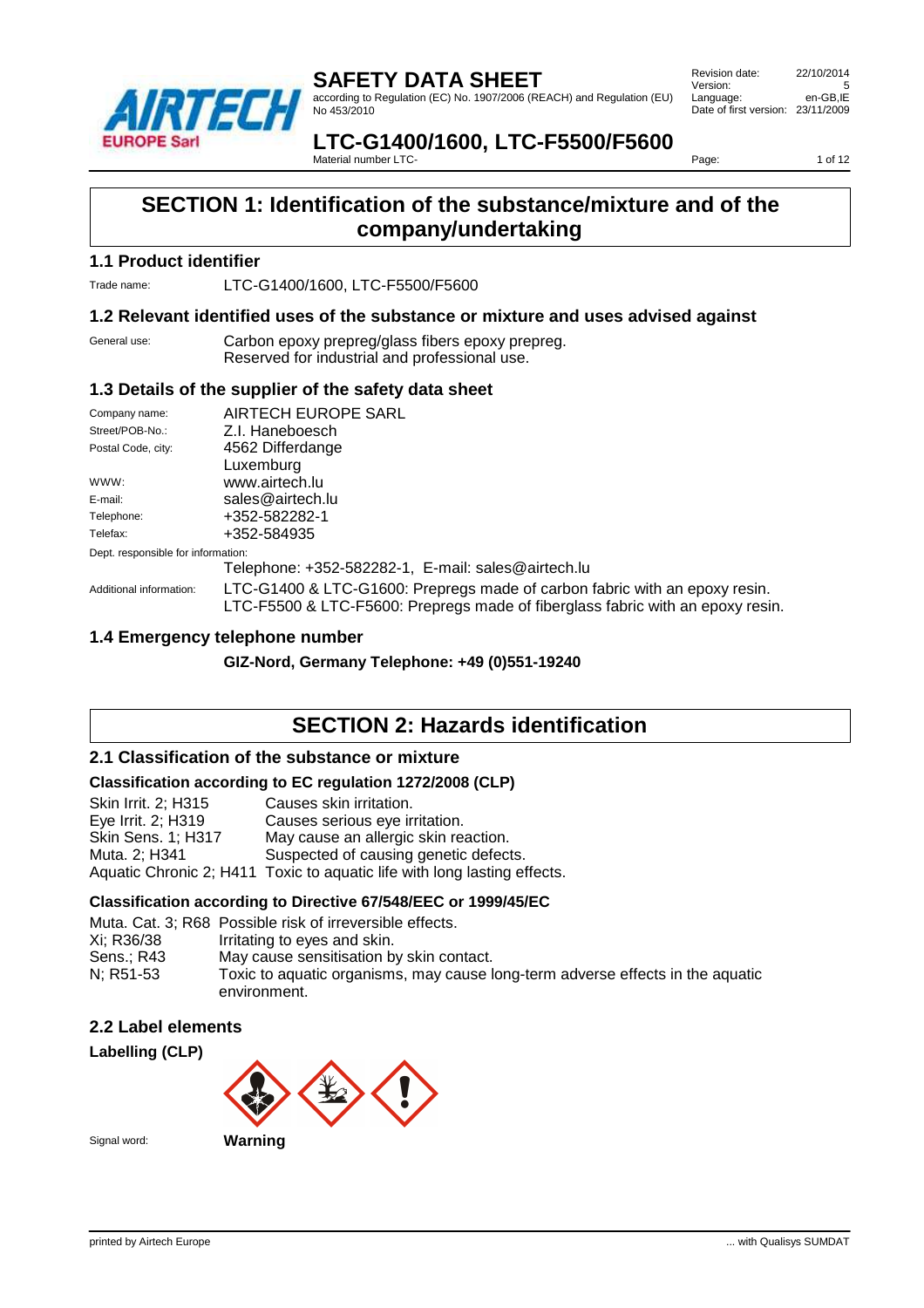

according to Regulation (EC) No. 1907/2006 (REACH) and Regulation (EU) No 453/2010

| Revision date:                    | 22/10/2014 |
|-----------------------------------|------------|
| Version:                          | 5          |
| Language:                         | en-GB.IE   |
| Date of first version: 23/11/2009 |            |
|                                   |            |

Page: 2 of 12

**LTC-G1400/1600, LTC-F5500/F5600** Material number LTC-

| Hazard statements:        | H315<br>H317<br>H319<br>H341<br>H411                                     | Causes skin irritation.<br>May cause an allergic skin reaction.<br>Causes serious eye irritation.<br>Suspected of causing genetic defects.<br>Toxic to aquatic life with long lasting effects.                                               |
|---------------------------|--------------------------------------------------------------------------|----------------------------------------------------------------------------------------------------------------------------------------------------------------------------------------------------------------------------------------------|
| Precautionary statements: | P201<br>P <sub>261</sub><br>P <sub>264</sub><br>P273<br>P <sub>280</sub> | Obtain special instructions before use.<br>Avoid breathing dust.<br>Wash hands and face thoroughly after handling.<br>Avoid release to the environment.<br>Wear protective gloves/protective clothing/eye protection/face protection.        |
|                           | P302+P352<br>P305+P351+P338<br>P308+P313                                 | IF ON SKIN: Wash with plenty of water/soap.<br>IF IN EYES: Rinse cautiously with water for several minutes. Remove contact<br>lenses, if present and easy to do. Continue rinsing.<br>IF exposed or concerned: Get medical advice/attention. |
|                           | P405                                                                     | Store locked up.                                                                                                                                                                                                                             |

#### **Labelling (67/548/EEC or 1999/45/EC)**

|                    | harmful    | Xn<br>N<br>dangerous for the environment                                                       |
|--------------------|------------|------------------------------------------------------------------------------------------------|
| $R$ phrase $(s)$ : | R 36/38    | Irritating to eyes and skin.                                                                   |
|                    | R 43       | May cause sensitisation by skin contact.                                                       |
|                    | R 51/53    | Toxic to aquatic organisms, may cause long-term adverse effects in the<br>aquatic environment. |
|                    | R 68       | Possible risk of irreversible effects.                                                         |
| S phrase(s):       | S 53       | Avoid exposure - obtain special instructions before use.                                       |
|                    | S 24/25    | Avoid contact with skin and eyes.                                                              |
|                    | S 28       | After contact with skin, wash immediately with soap and plenty of water.                       |
|                    | S 36/37/39 | Wear suitable protective clothing, gloves and eye/face protection.                             |
|                    | S 60       | This material and its container must be disposed of as hazardous waste.                        |
|                    | S 61       | Avoid release to the environment. Refer to special instructions/Safety data<br>sheets.         |

# **Special labelling**<br>Text for labelling:

Contains p-(2,3-Epoxypropoxy)-N,N-bis(2,3-epoxypropyl)aniline, Bisphenol-F-epichlorhydrine resin, Bisphenol A - 4-tert-Butylphenol - Epichlorhydrin polymer and Reaction product with Bisphenol-A-(epichlorhydrin) epoxy resin (molecular weight  $\leq$ =700).

Restricted to professional users.

#### **2.3 Other hazards**

Processing by heating can produce vapours.

Inhaling hazardous decomposing products can cause serious health damage. Processing, e.g. by cutting, sawing or grinding, can produce particles and dust. inhalation of dust/particles: dangerous health properties.

For risks which have to be observed thereby, see chapter 7: Handling, chapter 8: Exposure controls / personal protection and chapter 11: Toxicology.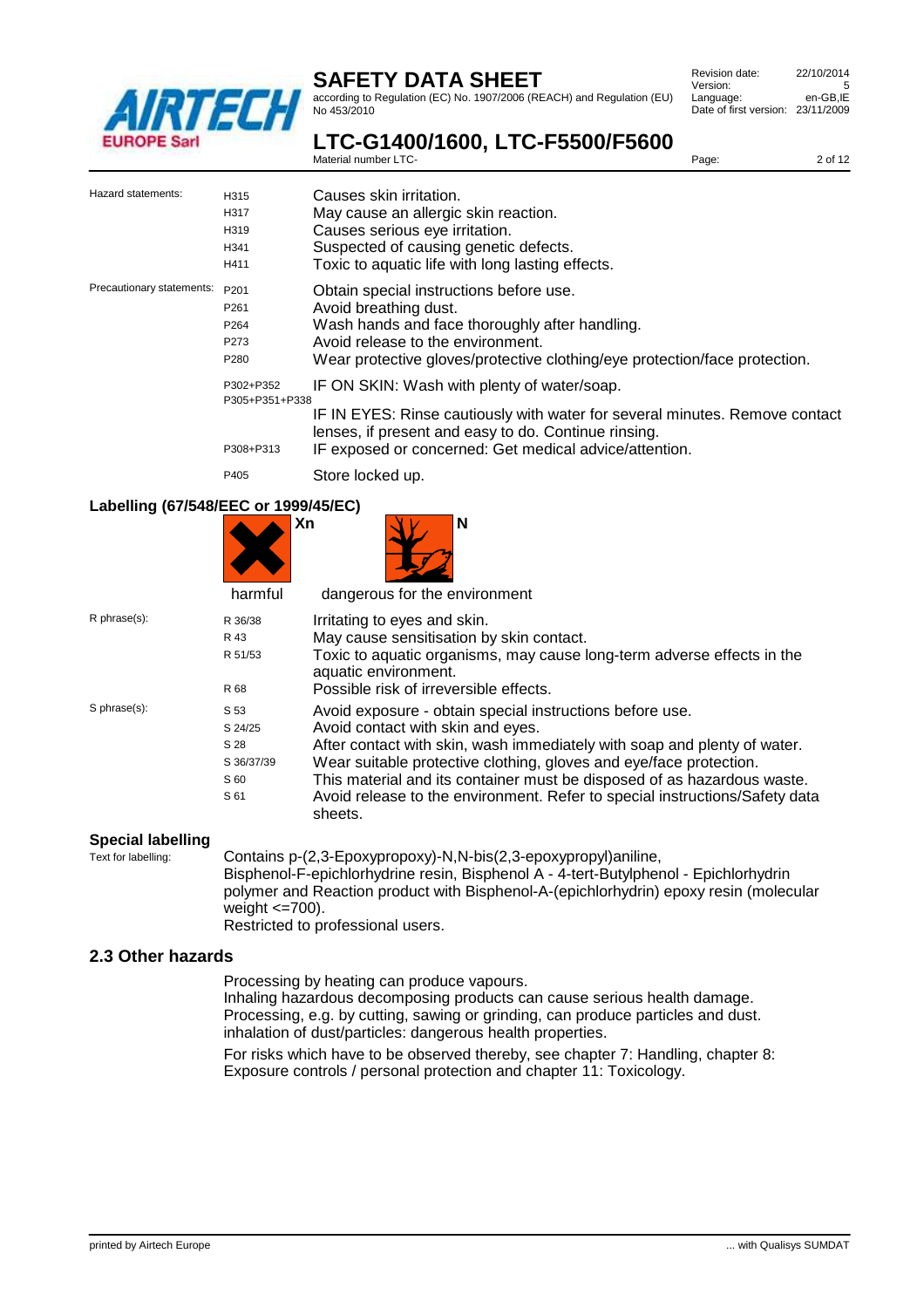

according to Regulation (EC) No. 1907/2006 (REACH) and Regulation (EU) No 453/2010

 Revision date: 22/10/2014 Version: 5<br>
Language: en-GB.IE Language: en-GB,IE Date of first version: 23/11/2009

**LTC-G1400/1600, LTC-F5500/F5600** Material number LTC-

Page: 3 of 12

# **SECTION 3: Composition / information on ingredients**

3.1 Substances: not applicable

#### **3.2 Mixtures**

Chemical characterisation: LTC-G1400 & LTC-G1600: Plastic film on the basis of carbon fibres and epoxy resin. LTC-F5500 & LTC-F5600: Plastic film on the basis of glass fibers and epoxy resin.

| Hazardous ingredients:             |                                                                                                                       |             |                                                                                                                                                                                            |  |
|------------------------------------|-----------------------------------------------------------------------------------------------------------------------|-------------|--------------------------------------------------------------------------------------------------------------------------------------------------------------------------------------------|--|
| Ingredient                         | Designation                                                                                                           | Content     | Classification                                                                                                                                                                             |  |
| EC No. 225-716-2<br>CAS 5026-74-4  | $p-(2,3-$<br>Epoxypropoxy)<br>$-N, N-bis(2,3-$<br>epoxypropyl)<br>aniline                                             | $10 - 20%$  | DSD/DPD: Xn; R22. Xi; R38. Sens.; R43.<br>Muta. Cat. 3; R68. N; R51-53.<br>CLP: Acute Tox. 4; H302. Skin Irrit. 2; H315.<br>Skin Sens. 1; H317. Muta. 2; H341.<br>Aquatic Chronic 2; H411. |  |
| $EC$ No. -<br>CAS 67924-34-9       | Bisphenol A -<br>$4$ -tert-<br>Butylphenol -<br>Epichlorhydrin<br>polymer                                             | $5 - 10 \%$ | DSD/DPD: Sens.; R43. N; R51-53. Xi; R36/38.<br>CLP: Skin Irrit. 2; H315. Eye Irrit. 2; H319.<br>Skin Sens. 1; H317. Aquatic Chronic 2; H411.                                               |  |
| EC No. 500-033-5<br>CAS 25068-38-6 | <b>Reaction</b><br>product with<br>Bisphenol<br>А-<br>epichlorhydrin<br>epoxy resin<br>(molecular<br>weight = $700$ ) | $5 - 10%$   | DSD/DPD: Sens.; R43. N; R51-53. Xi; R36/38.<br>CLP: Skin Irrit. 2; H315. Eye Irrit. 2; H319.<br>Skin Sens. 1; H317. Aquatic Chronic 2; H411.                                               |  |
| EC No. 500-006-8<br>CAS 28064-14-4 | Bisphenol-F-<br>epichlorhydrine<br>resin                                                                              | $5 - 10%$   | DSD/DPD: Sens.; R43. N; R51-53. Xi; R36/38.<br>CLP: Skin Irrit. 2; H315. Eye Irrit. 2; H319.<br>Skin Sens. 1; H317. Aquatic Chronic 2; H411.                                               |  |
| EC No. 201-248-4<br>CAS 80-08-0    | 4,4'-Diamino<br>diphenyl<br>sulfone                                                                                   | $5 - 10%$   | DSD/DPD: Xn; R22.<br>CLP: Acute Tox. 4; H302.                                                                                                                                              |  |
| $EC$ No. -<br>CAS 98155-65-8       | 2-Benzyl-4-<br>methyl-<br>imidazole                                                                                   | $< 1 \%$    | DSD/DPD: Xi; R36/37/38.<br>CLP: Skin Irrit. 2; H315. Eye Irrit. 2; H319.<br>STOT SE 3; H335.                                                                                               |  |

Additional information: Contains carbon fibres or glass fibers. The maximum workplace exposure limits are, where necessary, listed in section 8.

# **SECTION 4: First aid measures**

#### **4.1 Description of first aid measures**

| In case of inhalation:   | Remove the casualty into fresh air and keep him calm.<br>In case of breathing difficulties administer oxygen. Immediately get medical attention.                                                                                           |
|--------------------------|--------------------------------------------------------------------------------------------------------------------------------------------------------------------------------------------------------------------------------------------|
| In case of skin contact: | Thoroughly wash skin with soap and water. Change contaminated clothing. In case of skin<br>irritation, consult a physician.<br>If you touch the melted product, wash the skin immediately using plenty of cold water and<br>call a doctor. |
|                          |                                                                                                                                                                                                                                            |
| After eye contact:       | Immediately flush eyes with plenty of flowing water for 10 to 15 minutes holding eyelids<br>apart. Subsequently consult an ophthalmologist.                                                                                                |
| After swallowing:        | Immediately get medical attention. Rinse mouth immediately and drink plenty of water.<br>Never give anything by mouth to an unconscious person. Do not induce vomiting.                                                                    |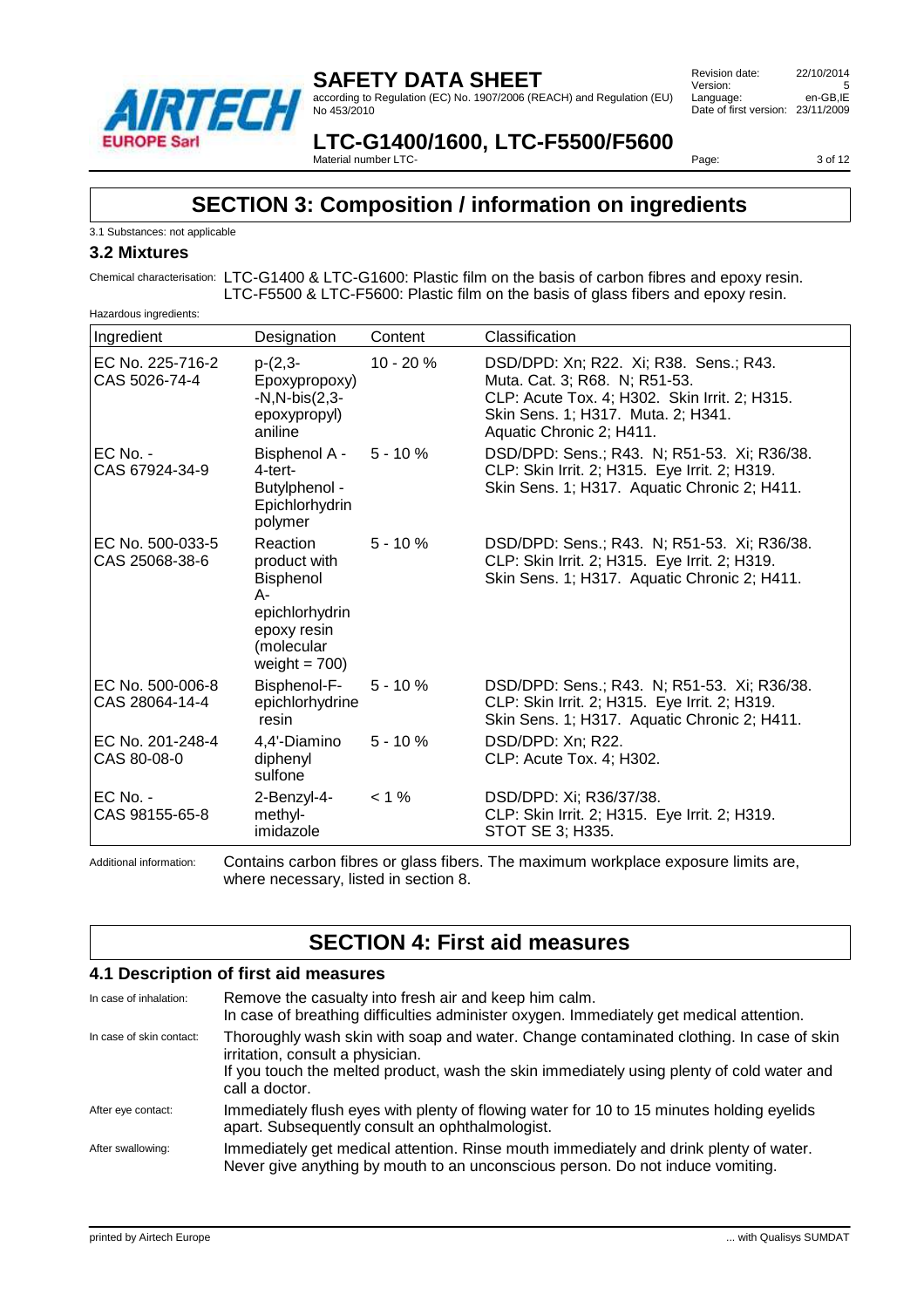

according to Regulation (EC) No. 1907/2006 (REACH) and Regulation (EU) No 453/2010

 Revision date: 22/10/2014 Version: Language: en-GB,IE Date of first version: 23/11/2009

**LTC-G1400/1600, LTC-F5500/F5600**

Material number LTC-

Page: 4 of 12

#### **4.2 Most important symptoms and effects, both acute and delayed**

May cause an allergic skin reaction. Causes skin irritation. Causes serious eye irritation. Harmful if swallowed.

#### **4.3 Indication of any immediate medical attention and special treatment needed**

Treat symptomatically.

# **SECTION 5: Firefighting measures**

#### **5.1 Extinguishing media**

Suitable extinguishing media:

Water fog, foam, extinguishing powder.

Extinguishing media which must not be used for safety reasons:

High power water jet.

#### **5.2 Special hazards arising from the substance or mixture**

Emits toxic fumes under fire conditions.

In case of fire may be liberated: nitrogen oxides (NOx), aldehydes, acids, carbon monoxide and carbon dioxide.

#### **5.3 Advice for firefighters**

Special protective equipment for firefighters:

Wear a self-contained breathing apparatus and chemical protective clothing.

Additional information: Hazchem-Code: 2Z

Cool endangered containers with water spray and, if possible, remove from danger zone. Use water spray jet to knock down vapours. Do not breathe fumes. Do not allow fire water to penetrate into surface or ground water.

# **SECTION 6: Accidental release measures**

#### **6.1 Personal precautions, protective equipment and emergency procedures**

Avoid exposure - obtain special instructions before use.

Avoid contact with skin, eyes, and clothing. Avoid generation of dust. Avoid formation of aerosols/vapours. Wear protective equipment. Provide adequate ventilation. In case of development of vapours or dust: Do not inhale vapours or dust particles. Use

appropriate respiratory protection. Keep away from unprotected people.

#### **6.2 Environmental precautions**

Do not allow to enter into ground-water, surface water or drains. In case of release, notify competent authorities.

#### **6.3 Methods and material for containment and cleaning up**

Take up mechanically, placing in appropriate containers for disposal. Final cleaning.

#### **6.4 Reference to other sections**

Refer additionally to section 8 and 13.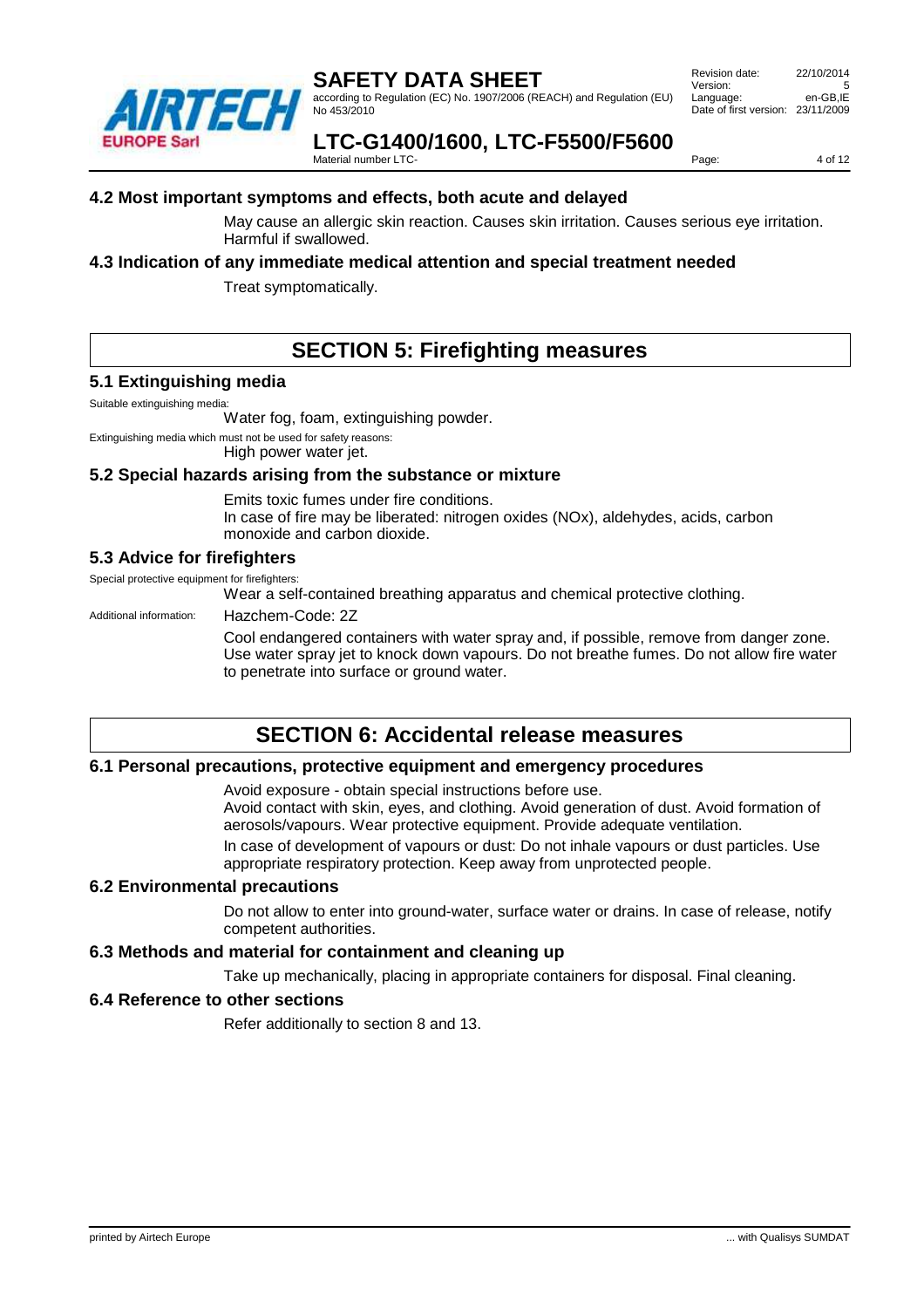

according to Regulation (EC) No. 1907/2006 (REACH) and Regulation (EU) No 453/2010

 Revision date: 22/10/2014 Version: 5<br>
Language: en-GB.IE Language: Date of first version: 23/11/2009

**LTC-G1400/1600, LTC-F5500/F5600**

Material number LTC-

Page: 5 of 12

# **SECTION 7: Handling and storage**

#### **7.1 Precautions for safe handling**

Advices on safe handling: Obtain special instructions before use. Provide adequate ventilation, and local exhaust as needed. Avoid contact with skin, eyes, and clothing. Avoid generation of dust. Avoid formation of aerosols/vapours. Wear protective equipment. When using do not eat, drink or smoke.

In case of development of vapours or dust:

Do not inhale vapours or dust particles.

Precautions against fire and explosion:

Take standard precautions to prevent fire.

#### **7.2 Conditions for safe storage, including any incompatibilities**

Requirements for storerooms and containers:

Store locked up. Keep container tightly closed and in a well-ventilated place. Refrigerated storage is recommended to maintain product quality. Do not drop, drag or bang the container. Do not weld. This product may be stored at -17 °C for up to 18 month. This product may be stored at 5 °C for up to 6 month. Hints on joint storage: Keep away from food and drinks.

Storage class: 11 = Combustible solids

#### **7.3 Specific end use(s)**

No information available.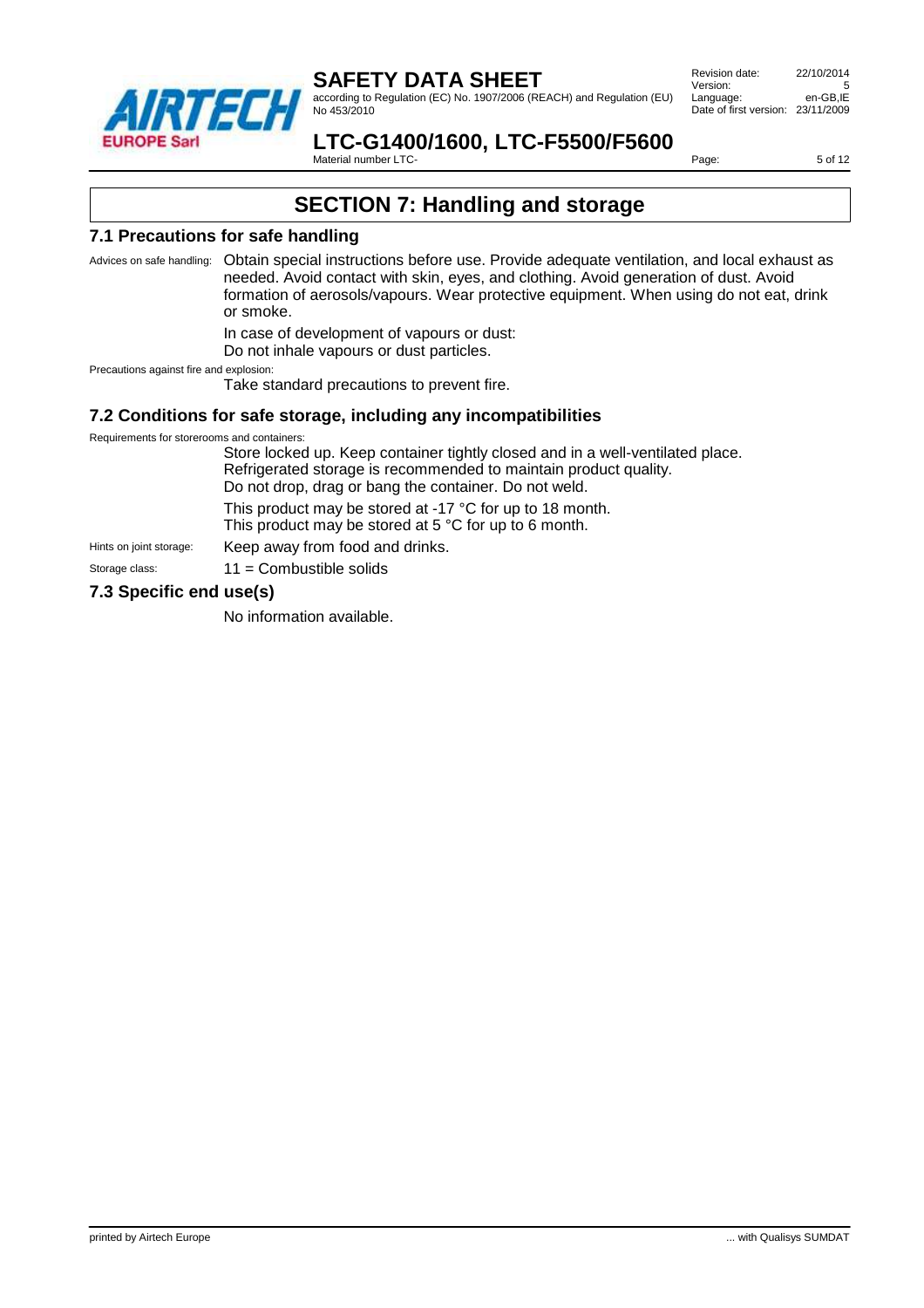

according to Regulation (EC) No. 1907/2006 (REACH) and Regulation (EU) No 453/2010

 Revision date: 22/10/2014 Version: 5<br>
Language: en-GB.IE Language: Date of first version: 23/11/2009

#### **LTC-G1400/1600, LTC-F5500/F5600** Material number LTC-

Page: 6 of 12

### **SECTION 8: Exposure controls/personal protection**

#### **8.1 Control parameters**

| CAS No.   | Designation             | Type                          | Limit value                                                                                      |
|-----------|-------------------------|-------------------------------|--------------------------------------------------------------------------------------------------|
| 7440-44-0 | carbon<br>fibres        | <b>Great Britain: WEL-TWA</b> | 2 fibres / mLMachinemade mineral fibre<br>(excluding refractory ceramic fibres)                  |
|           |                         | <b>Great Britain: WEL-TWA</b> | $5 \text{ mg/m}^3$<br>Machinemade mineral fibre (excluding                                       |
|           |                         | <b>Great Britain: WEL-TWA</b> | refractory ceramic fibres)<br>Machinemade mineral fibre (excluding<br>refractory ceramic fibres) |
|           |                         | Ireland: 8 hours              | 1 fibres / mL of airMachinemade mineral<br>fibre (excluding refractory ceramic fibres)           |
|           |                         | Ireland: 8 hours              | $5 \text{ mg/m}^3$<br>Machinemade mineral fibre (excluding<br>refractory ceramic fibres)         |
|           |                         | Ireland: 8 hours              | Machinemade mineral fibre (excluding<br>refractory ceramic fibres)                               |
|           | 65997-17-3 Glass fibres | <b>Great Britain: WEL-TWA</b> | 2 fibres / mLMachinemade mineral fibre<br>(excluding refractory ceramic fibres)                  |
|           |                         | <b>Great Britain: WEL-TWA</b> | $5 \text{ mg/m}^3$<br>Machinemade mineral fibre (excluding<br>refractory ceramic fibres)         |
|           |                         | <b>Great Britain: WEL-TWA</b> | Machinemade mineral fibre (excluding<br>refractory ceramic fibres)                               |
|           |                         | Ireland: 8 hours              | 1 fibres / mLMachinemade mineral fibre<br>(excluding refractory ceramic fibres)                  |
|           |                         | Ireland: 8 hours              | $5 \text{ mg/m}^3$<br>Machinemade mineral fibre (excluding<br>refractory ceramic fibres)         |
|           |                         | Ireland: 8 hours              | Machinemade mineral fibre (excluding<br>refractory ceramic fibres)                               |

#### **8.2 Exposure controls**

Provide good ventilation and/or an exhaust system in the work area. In case of development of vapours or dust: Use local exhaust.

#### **Personal protection equipment**

#### **Occupational exposure controls**

| Respiratory protection: | Provide adequate ventilation.<br>For mechanical processing: Wear a dust mask, in case of excessive dust.<br>Recommendation: Particulates filter P3 according to EN 143.<br>When vapours form: Use combination filter type A-P3 according to EN 14387. |
|-------------------------|-------------------------------------------------------------------------------------------------------------------------------------------------------------------------------------------------------------------------------------------------------|
| Hand protection:        | Protective gloves according to EN 374.<br>Glove material: butyl caoutchouc (butyl rubber), PVC, or nitrile rubber.<br>Observe glove manufacturer's instructions concerning penetrability and breakthrough time.                                       |
| Eye protection:         | Tightly sealed goggles according to EN 166.                                                                                                                                                                                                           |
| Body protection:        | Wear suitable protective clothing.                                                                                                                                                                                                                    |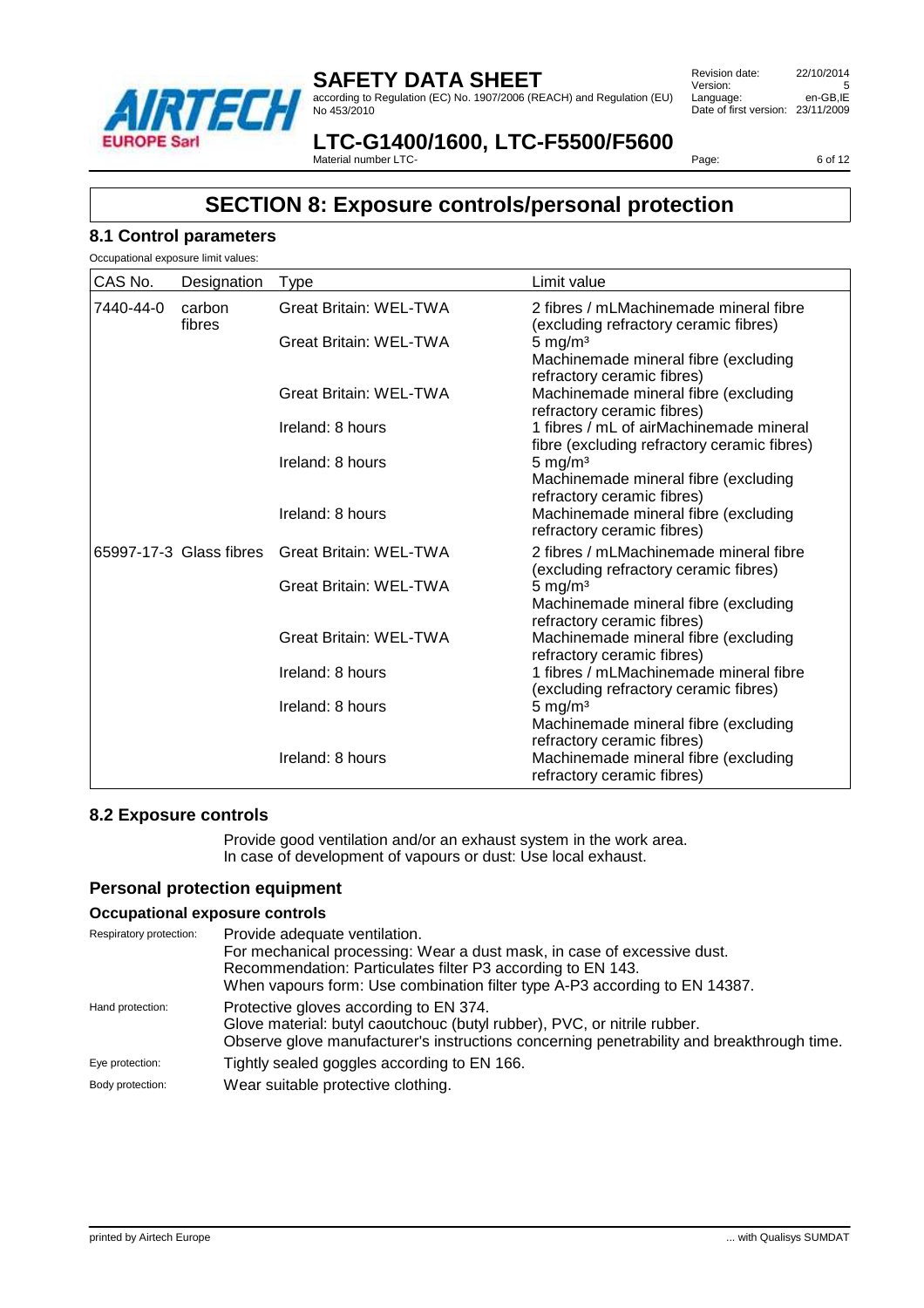

according to Regulation (EC) No. 1907/2006 (REACH) and Regulation (EU) No 453/2010

 Revision date: 22/10/2014 Version: 5<br>
Language: en-GB.IE Language: Date of first version: 23/11/2009

#### **LTC-G1400/1600, LTC-F5500/F5600** Material number LTC-

Page: 7 of 12

General protection and hygiene measures:

Avoid contact with skin, eyes, and clothing. Change contaminated clothing. Avoid generation of dust. Avoid formation of aerosols/vapours. When using do not eat, drink or smoke. Have eye wash bottle or eye rinse ready at work place. Wash hands before breaks and after work.

In case of development of vapours or dust: Do not inhale vapours or dust particles. Fibres/dust: Avoid rubbing. Fibers may penetrate deeper into the skin by rubbing. Remove fibres from working clothes using a vacuum cleaner

# **SECTION 9: Physical and chemical properties**

#### **9.1 Information on basic physical and chemical properties**

| Appearance:                              | Form: solid<br>Colour: black     |
|------------------------------------------|----------------------------------|
| Odour:                                   | characteristic                   |
| Odour threshold:                         | no data available                |
| pH value:                                | no data available                |
| Melting point/freezing point:            | no data available                |
| Initial boiling point and boiling range: | no data available                |
| Flash point/flash point range:           | no data available                |
| Evaporation rate:                        | no data available                |
| Flammability:                            | no data available                |
| Explosive properties:                    | no data available                |
| Explosion limits:                        | no data available                |
| Vapour pressure:                         | no data available                |
| Vapour density:                          | no data available                |
| Density:                                 | (cured) $1.58$ g/cm <sup>3</sup> |
| Water solubility:                        | insoluble                        |
| Partition coefficient: n-octanol/water:  | no data available                |
| Auto-ignition temperature:               | no data available                |
| Thermal decomposition:                   | no data available                |
| Viscosity, dynamic:                      | no data available                |
| Explosive properties:                    | no data available                |
| Oxidizing characteristics:               | no data available                |
|                                          |                                  |

#### **9.2 Other information**

Additional information: Vapour density: > 1

# **SECTION 10: Stability and reactivity**

#### **10.1 Reactivity**

Refer to section: Possibility of hazardous reactions.

#### **10.2 Chemical stability**

Stable under recommended storage conditions. This product may be stored at -17 °C for up to 18 month. This product may be stored at 5 °C for up to 6 month.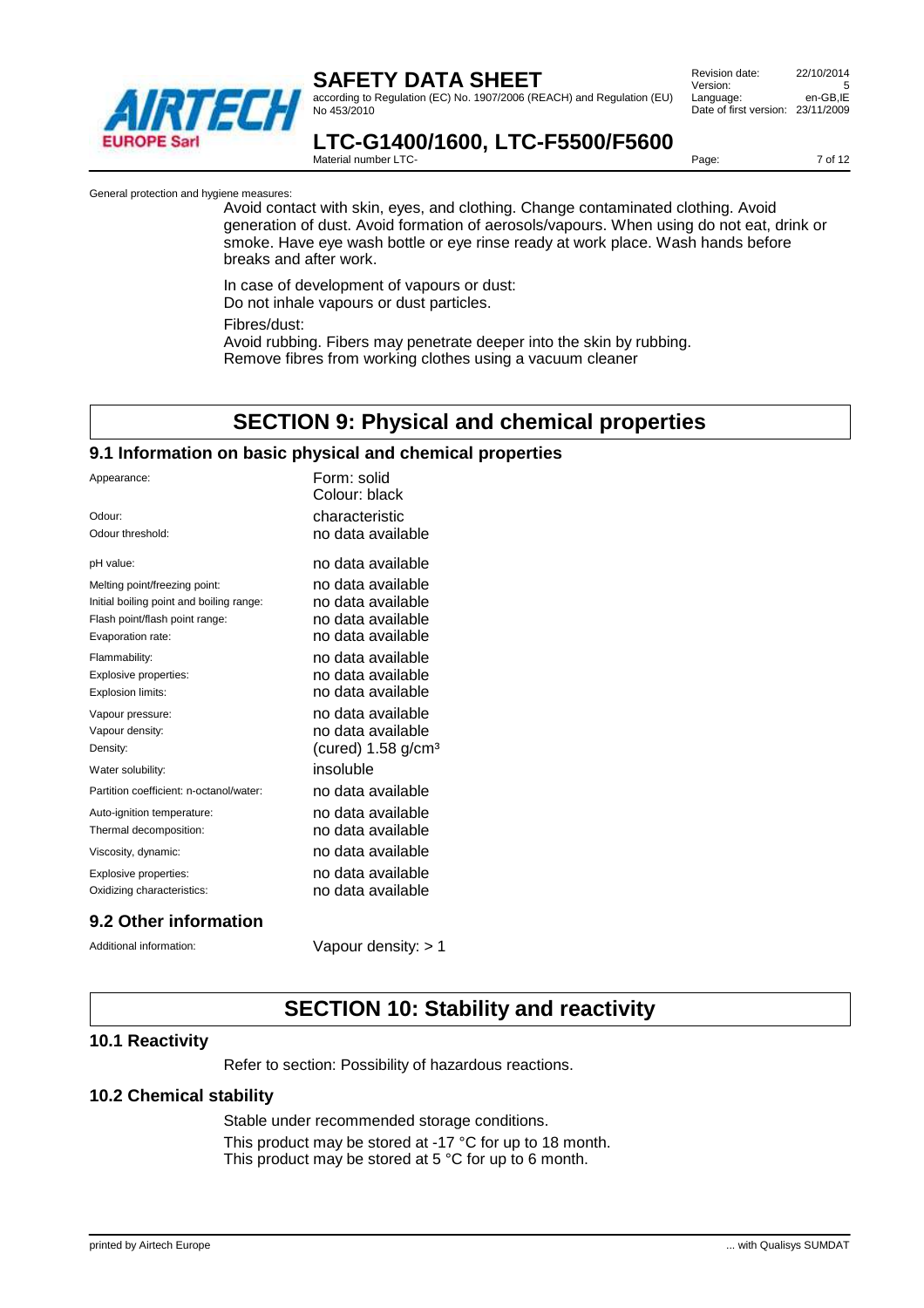

according to Regulation (EC) No. 1907/2006 (REACH) and Regulation (EU) No 453/2010

 Revision date: 22/10/2014 Version: 5<br>
Language: en-GB.IE Language: Date of first version: 23/11/2009

# **LTC-G1400/1600, LTC-F5500/F5600**

Material number LTC-

Page: 8 of 12

#### **10.3 Possibility of hazardous reactions**

No dangerous reactions with proper and specified storage and handling. In case of strong heating: Hazardous polymerisation: may occur.

#### **10.4 Conditions to avoid**

Keep away from heat. Avoid generation of dust. Avoid formation of aerosols/vapours.

#### **10.5 Incompatible materials**

Strong oxidizing agents, strong Lewis acids or mineral acids.

#### **10.6 Hazardous decomposition products**

Exothermal decomposition with formation of: toxic gases. In case of fire may be liberated: nitrogen oxides (NOx), aldehydes, acids, carbon monoxide and carbon dioxide. Thermal decomposition: no data available

# **SECTION 11: Toxicological information**

#### **11.1 Information on toxicological effects**

| Toxicological effects: | Acute toxicity (oral): Based on available data, the classification criteria are not met.<br>The statement is derived from the properties of the single components.<br>Information about p-(2,3-Epoxypropoxy)-N,N-bis(2,3-epoxypropyl)aniline:<br>LD50 Rat (male/female): approx. 1037 mg/kg bw (OECD 401)<br>Information about 4,4'-Diamino diphenyl sulfone:<br>LD0 Rabbit (male/female): approx. 600 mg/kg bw<br>Acute toxicity (dermal): Lack of data.                                                             |
|------------------------|-----------------------------------------------------------------------------------------------------------------------------------------------------------------------------------------------------------------------------------------------------------------------------------------------------------------------------------------------------------------------------------------------------------------------------------------------------------------------------------------------------------------------|
|                        | Acute toxicity (inhalative): Lack of data.                                                                                                                                                                                                                                                                                                                                                                                                                                                                            |
|                        | Skin corrosion/irritation: Skin Irrit. 2; H315 = Causes skin irritation.                                                                                                                                                                                                                                                                                                                                                                                                                                              |
|                        | Eye damage/irritation: Eye Irrit. 2; H319 = Causes serious eye irritation.                                                                                                                                                                                                                                                                                                                                                                                                                                            |
|                        | Sensitisation to the respiratory tract: Lack of data.                                                                                                                                                                                                                                                                                                                                                                                                                                                                 |
|                        | Skin sensitisation: Skin Sens. 1; H317 = May cause an allergic skin reaction.                                                                                                                                                                                                                                                                                                                                                                                                                                         |
|                        | Germ cell mutagenicity/Genotoxicity: Muta. 2; H341 = Suspected of causing genetic<br>defects.                                                                                                                                                                                                                                                                                                                                                                                                                         |
|                        | Carcinogenicity: Lack of data.                                                                                                                                                                                                                                                                                                                                                                                                                                                                                        |
|                        | Reproductive toxicity: Lack of data.                                                                                                                                                                                                                                                                                                                                                                                                                                                                                  |
|                        | Effects on or via lactation: Lack of data.                                                                                                                                                                                                                                                                                                                                                                                                                                                                            |
|                        | Specific target organ toxicity (single exposure): Lack of data.                                                                                                                                                                                                                                                                                                                                                                                                                                                       |
|                        | Specific target organ toxicity (repeated exposure): Lack of data.                                                                                                                                                                                                                                                                                                                                                                                                                                                     |
|                        | Aspiration hazard: Lack of data.                                                                                                                                                                                                                                                                                                                                                                                                                                                                                      |
|                        | Carcinogenic, germ cell mutagen and reproduction effects:<br>Muta. Cat. 3 - Possible risk of irreversible effects.                                                                                                                                                                                                                                                                                                                                                                                                    |
| <b>Symptoms</b>        |                                                                                                                                                                                                                                                                                                                                                                                                                                                                                                                       |
|                        | In case of inhalation:<br>Processing, e.g. by cutting, sawing or grinding, can produce particles and dust. Inhalation<br>of dust may cause irritation of the respiratory system.<br>Processing by heating can produce vapours. Inhaling hazardous decomposing products<br>can cause serious health damage.<br>Other symptoms: fever, sore throat, fatigue.<br>After contact with skin: The melted product can cause severe burns.<br>After eye contact: Dust contact with the eyes can lead to mechanical irritation. |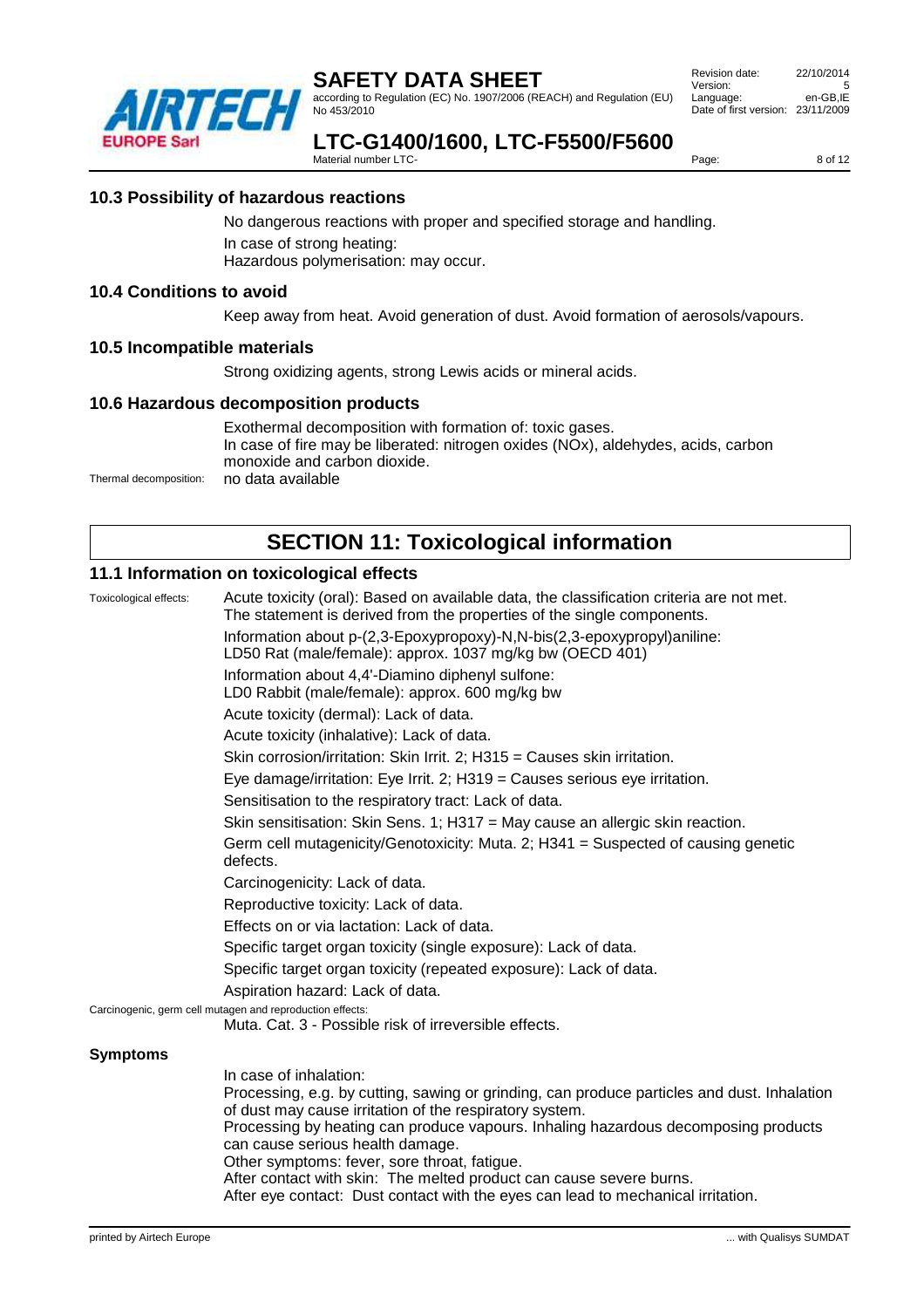

according to Regulation (EC) No. 1907/2006 (REACH) and Regulation (EU) No 453/2010

 Revision date: 22/10/2014 Version: Language: en-GB,IE Date of first version: 23/11/2009

### **LTC-G1400/1600, LTC-F5500/F5600**

Material number LTC-

Page: 9 of 12

# **SECTION 12: Ecological information**

#### **12.1 Toxicity**

Aquatic toxicity: The statement is derived from the properties of the single components. Toxic to aquatic organisms, may cause long-term adverse effects in the aquatic environment.

#### **12.2. Persistence and degradability**

Further details: no data available

#### **12.3 Bioaccumulative potential**

Partition coefficient: n-octanol/water:

no data available

#### **12.4 Mobility in soil**

no data available

#### **12.5 Results of PBT and vPvB assessment**

no data available

#### **12.6 Other adverse effects**

General information: Do not allow to enter into ground-water, surface water or drains.

# **SECTION 13: Disposal considerations**

#### **13.1 Waste treatment methods**

#### **Product**

Waste key number:  $080409^*$  = Waste adhesives and sealants containing organic solvents or other dangerous substances. MFSU = manufacture, formulation, supply and use \* = Evidence for disposal must be provided. Recommendation: Incinerate as hazardous waste according to applicable local, state, and federal regulations. **Contaminated packaging** Waste key number: 15 01 02 = Plastic packaging.

Recommendation: Dispose of waste according to applicable legislation. Handle contaminated packages in the same way as the substance itself. Do not remove label until container is thoroughly cleaned. Non-contaminated packages may be recycled.

# **SECTION 14: Transport information**

#### **14.1 UN number**

ADR/RID, IMDG, IATA: 3077

#### **14.2 UN proper shipping name**

ADR/RID, IMDG, IATA: UN 3077, ENVIRONMENTALLY HAZARDOUS SUBSTANCE, SOLID, N.O.S. (Bisphenol A epoxy resin, Bisphenol F Epoxy Resin and p-(2,3-Epoxypropoxy)-N,N-bis(2,3-epoxypropyl)aniline)

#### **14.3 Transport hazard class(es)**

| ADR/RID: | Class 9, Code: M7  |
|----------|--------------------|
| IMDG:    | Class 9, Subrisk - |
| IATA:    | Class 9            |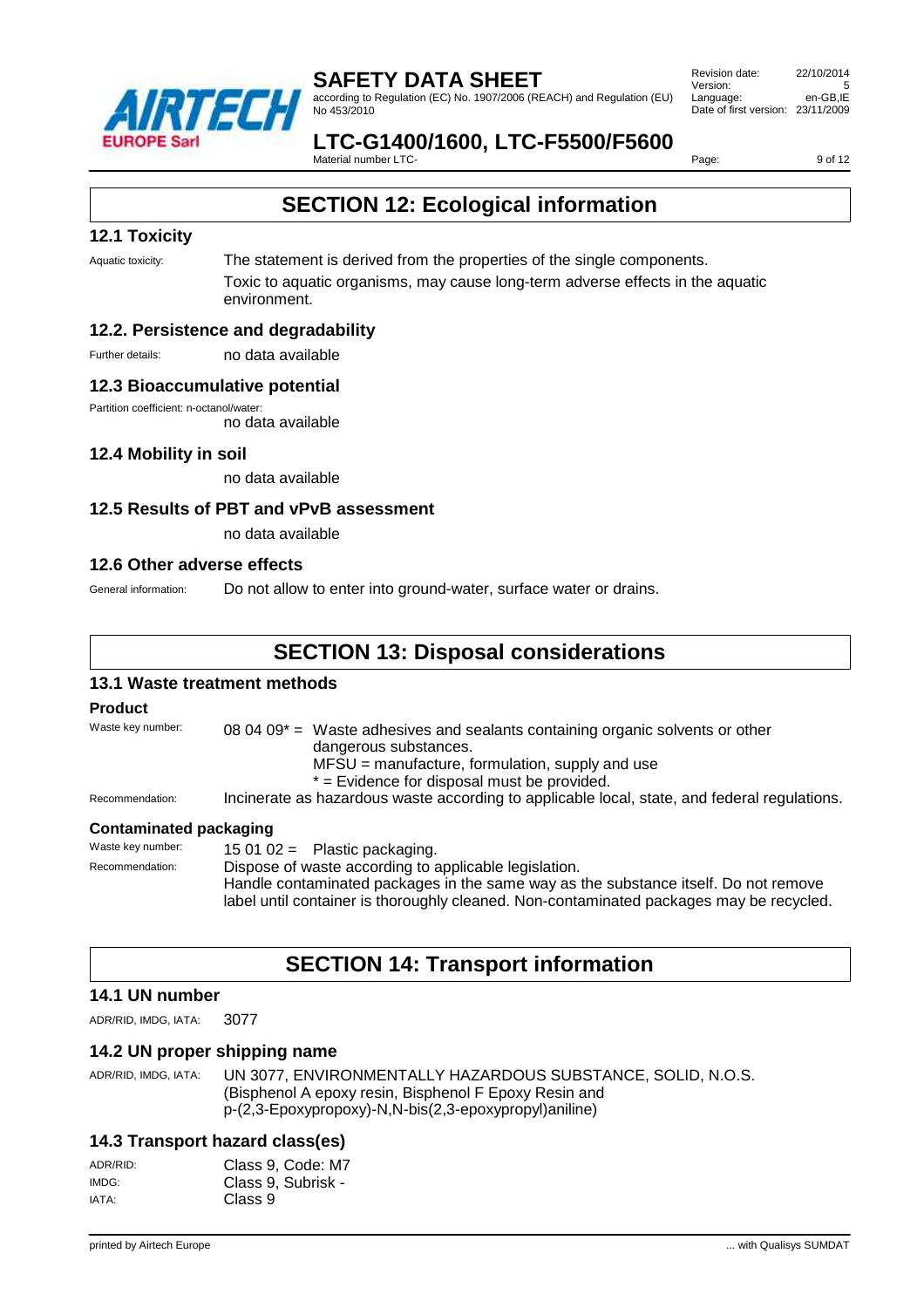

according to Regulation (EC) No. 1907/2006 (REACH) and Regulation (EU) No 453/2010

| Revision date:                    | 22/10/2014 |
|-----------------------------------|------------|
| Version:                          | 5          |
| Language:                         | en-GB.IE   |
| Date of first version: 23/11/2009 |            |
|                                   |            |

# **LTC-G1400/1600, LTC-F5500/F5600**

Material number LTC-

Page: 10 of 12

### **14.4 Packing group**

ADR/RID, IMDG, IATA: ||

### **14.5 Environmental hazards**

Marine pollutant: Yes

### **14.6 Special precautions for user**

### **Land transport (ADR/RID)**

| Warning board:                                           | ADR/RID: Kemmler-number 90, UN number 3077 |
|----------------------------------------------------------|--------------------------------------------|
| Hazard label:                                            | 9                                          |
| Special provisions:                                      | 274 335 601                                |
| Limited quantities:                                      | 5 kg                                       |
| EQ:                                                      | E1                                         |
| Contaminated packaging - Instructions:                   | P002 IBC08 LP02 R001                       |
| Contaminated packaging - Special provisions: $PP12$ $B3$ |                                            |
| Special provisions for packing together:                 | MP <sub>10</sub>                           |
| Portable tanks - Instructions:                           | T1 BK1 BK2                                 |
| Portable tanks - Special provisions:                     | TP33                                       |
| Tank coding:                                             | <b>SGAV LGBV</b>                           |
| Tunnel restriction code:                                 | ۴                                          |

#### **Sea transport (IMDG)**

EmS: F-A, S-F Special provisions: 274, 335, 966, 967 Limited quantities: 5 kg<br>EQ: 5 **F1**  $EQ: EQ: EQ \longrightarrow EQ$ Contaminated packaging - Instructions: P002, LP02 Contaminated packaging - Provisions: PP12<br>IBC - Instructions: IBC08 IBC - Instructions: IBC - Provisions: B3 Tank instructions - IMO: Tank instructions - UN: T1, BK2, BK2, BK3 Tank instructions - Provisions: TP33

Stowage and segregation: Category A. When transported in BK3 bulk container, see 7.6.2.12 and 7.7.3.9.

Properties and observations:

#### **Air transport (IATA)**

Hazard: Miscellaneous  $EQ: EQ: EQ \longrightarrow EQ$ ERG: 9L

Passenger Ltd.Qty.: Pack.Instr. Y956 - Max. Net Qty/Pkg. 30 kg G Passenger: Pack.Instr. 956 - Max. Net Qty/Pkg. 400 kg Cargo: Pack.Instr. 956 - Max. Net Qty/Pkg. 400 kg Special Provisioning: A97 A158 A179 Remarks: **Example 20** EXP ICH Dry ice is used as refrigerant. Additional regulations have to be considered for dry ice set out by IATA.





### **14.7 Transport in bulk according to Annex II of MARPOL 73/78 and the IBC Code**

no data available



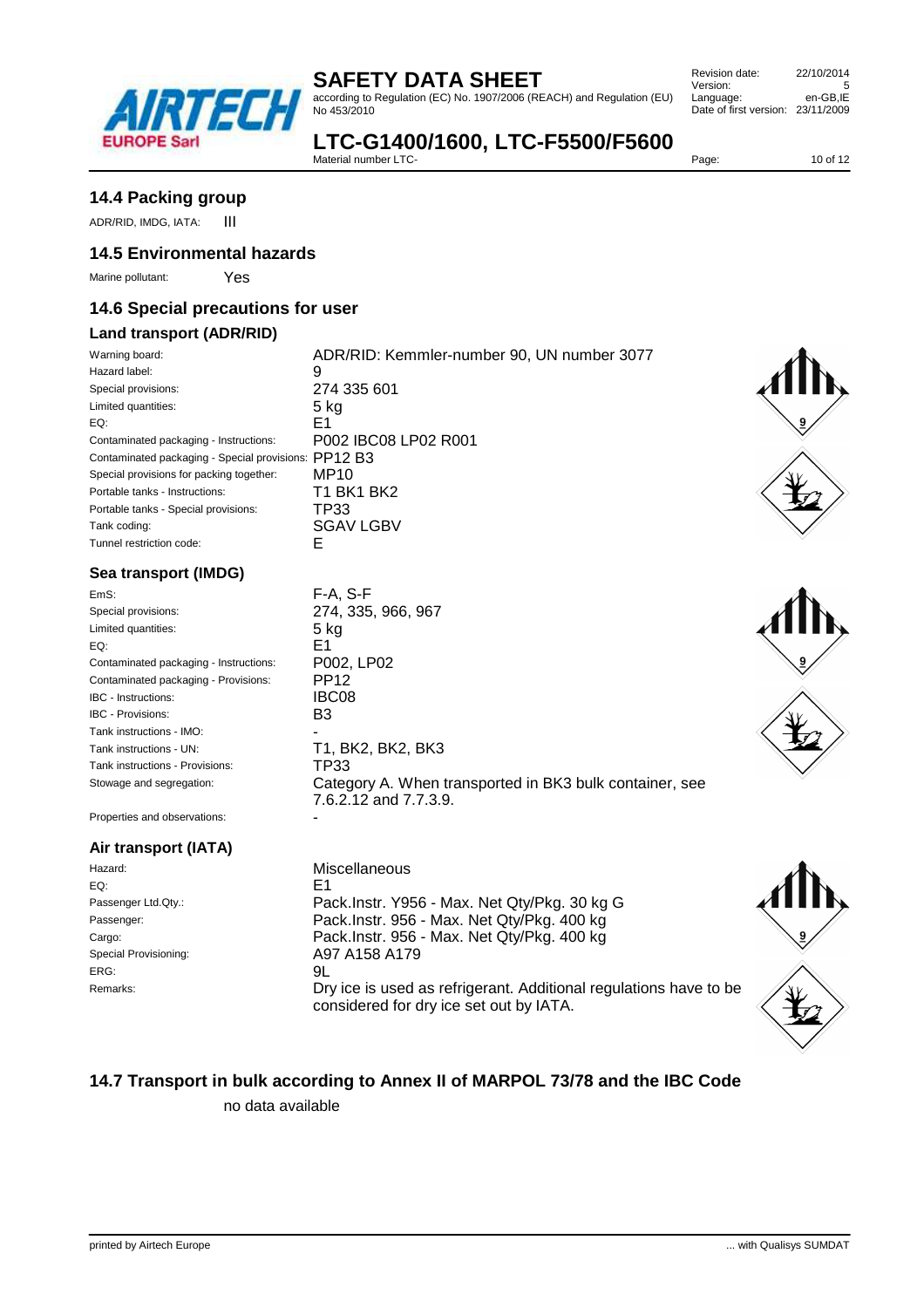

according to Regulation (EC) No. 1907/2006 (REACH) and Regulation (EU) No 453/2010

 Revision date: 22/10/2014 Version: 5<br>
Language: en-GB.IE Language: Date of first version: 23/11/2009

#### **LTC-G1400/1600, LTC-F5500/F5600** Material number LTC-

Page: 11 of 12

# **SECTION 15: Regulatory information**

#### **15.1 Safety, health and environmental regulations/legislation specific for the substance or mixture**

**National regulations - Great Britain**

Hazchem-Code: 2Z

#### **National regulations - EC member states**

Volatile organic compounds (VOC):  $< 0.6$  % by weight = 10 g/L

**Labelling of packaging with <= 125mL content**



| Signal word:              | Warning          |                                                                            |
|---------------------------|------------------|----------------------------------------------------------------------------|
| Hazard statements:        | H317             | May cause an allergic skin reaction.                                       |
|                           | H341             | Suspected of causing genetic defects.                                      |
| Precautionary statements: | P <sub>201</sub> | Obtain special instructions before use.                                    |
|                           | P <sub>261</sub> | Avoid breathing dust.                                                      |
|                           | P <sub>280</sub> | Wear protective gloves/protective clothing/eye protection/face protection. |
|                           | P302+P352        | IF ON SKIN: Wash with plenty of water/soap.                                |
|                           | P308+P313        | IF exposed or concerned: Get medical advice/attention.                     |
|                           | P405             | Store locked up.                                                           |

#### **15.2 Chemical Safety Assessment**

For this mixture a chemical safety assessment is not required.

# **SECTION 16: Other information**

#### **Further information**

Wording of the H-phrases under paragraph 2 and 3:

| $H302$ = Harmful if swallowed.   |
|----------------------------------|
| $H315 =$ Causes skin irritation. |

| $H317$ = May cause an allergic skin reaction.<br>H319 = Causes serious eye irritation.<br>$H335$ = May cause respiratory irritation.<br>$H341$ = Suspected of causing genetic defects.<br>$H411$ = Toxic to aquatic life with long lasting effects.                                                                                                                                                                                                    |
|--------------------------------------------------------------------------------------------------------------------------------------------------------------------------------------------------------------------------------------------------------------------------------------------------------------------------------------------------------------------------------------------------------------------------------------------------------|
| Wording of the R-phrases under section 2 and 3:<br>$R$ 22 = Harmful if swallowed.<br>$R$ 36/37/38 = Irritating to eyes, respiratory system and skin.<br>$R$ 36/38 = Irritating to eyes and skin.<br>$R$ 38 = Irritating to skin.<br>$R$ 43 = May cause sensitisation by skin contact.<br>$R$ 51/53 = Toxic to aquatic organisms, may cause long-term adverse effects in the<br>aquatic environment.<br>$R 68$ = Possible risk of irreversible effects. |
| Changes in section 2: Classification, labelling<br>Changes in section 3: Information on ingredients/classification<br>General revision<br>Department issuing data sheet                                                                                                                                                                                                                                                                                |
|                                                                                                                                                                                                                                                                                                                                                                                                                                                        |

Contact person: see section 1: Dept. responsible for information